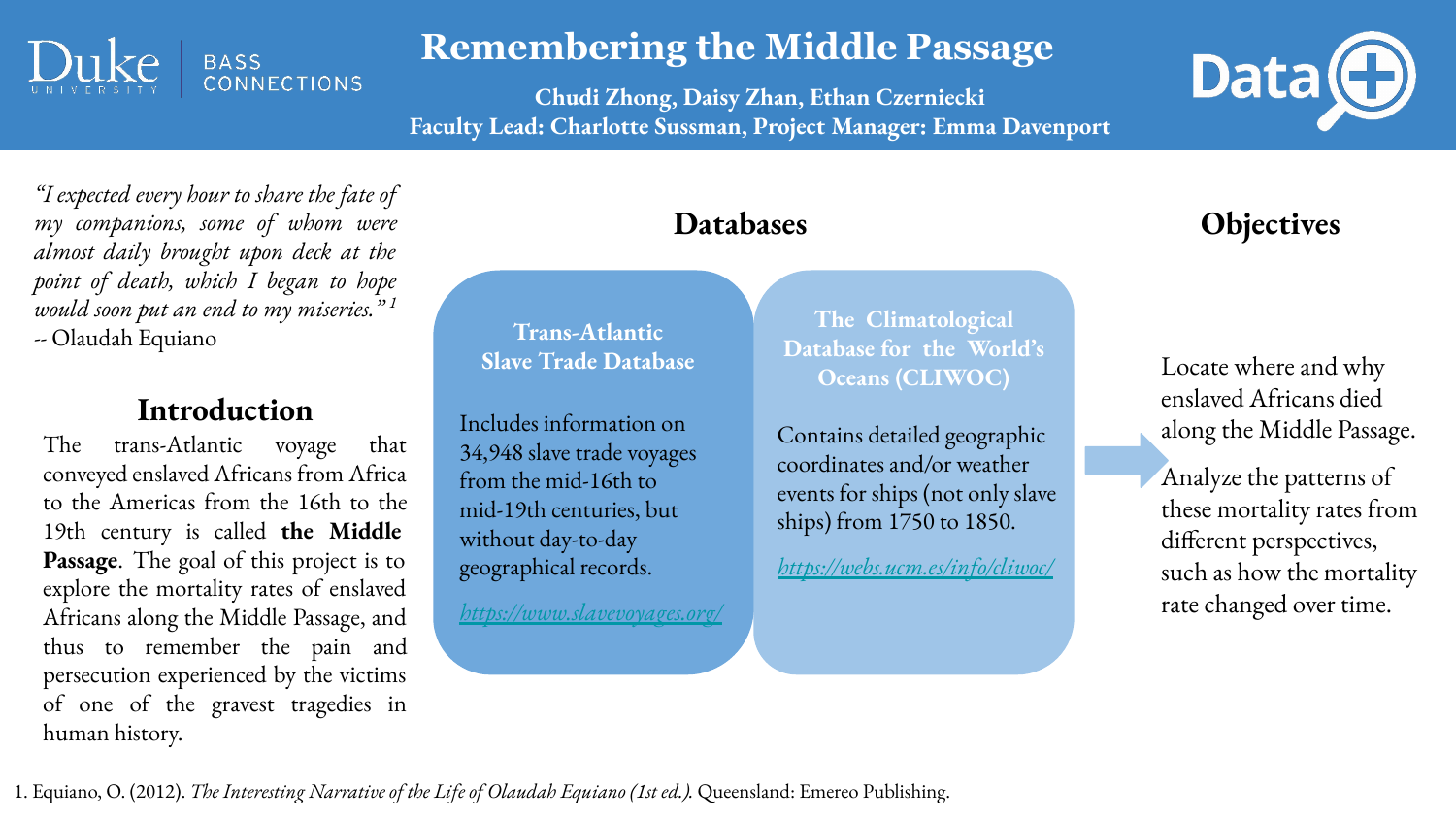

# **Remembering the Middle Passage**

**Chudi Zhong, Daisy Zhan, Ethan Czerniecki Faculty Lead: Charlotte Sussman, Project Manager: Emma Davenport**



# **Methods for Locating Mortality**



### **Mortality Location Data Visualizations**

**Figure 1:** Dutch Slaving Voyages (1751-1795). The height of each bar corresponds to the average number of deaths per 150km<sup>2</sup> grid. The color of the bar corresponds to the number of ship locations recorded in each grid.

**Figure 2(a)**: Prediction of 2,164 trans-Atlantic voyage paths that ended in the northern hemisphere based on the LSTM model.

#### **Figure 2(b) (bottom-right)**:

Prediction of 36 trans-Atlantic voyage paths based on the LSTM model, all of which have reasonably smooth lines.